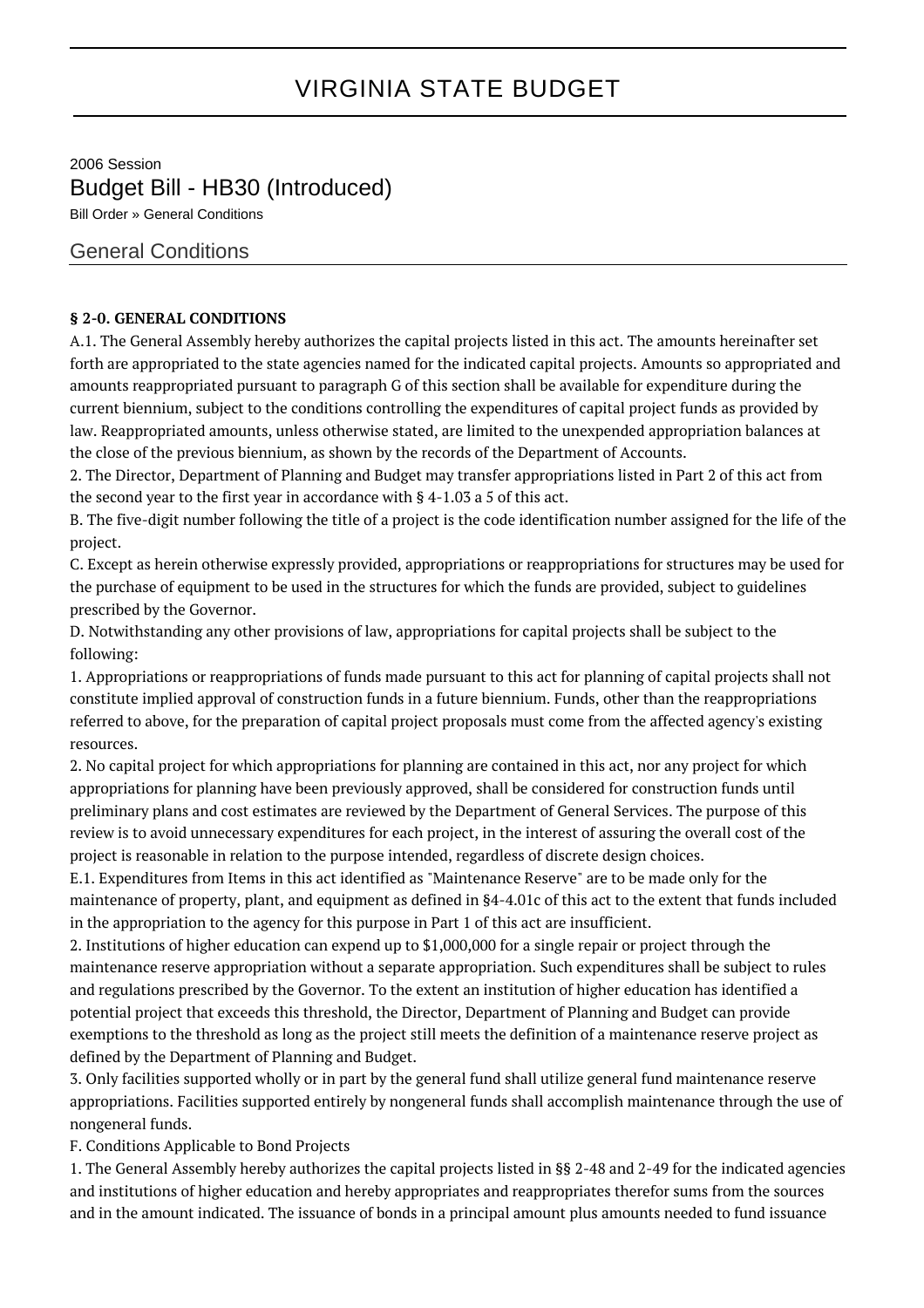costs, reserve funds, and other financing expenses, including capitalized interest for any project listed in §§ 2-48 and 2-49 is hereby authorized.

2. The issuance of bonds for any project listed in § 2-48 is to be separately authorized pursuant to Article X, Section 9 (c), Constitution of Virginia.

3. The issuance of bonds for any project listed in Item C-327 or C-328 shall be authorized pursuant to § [23-19,](http://law.lis.virginia.gov/vacode/23-19/) Code of Virginia.

4. In the event that the cost of any capital project listed in §§ 2-48 and 2-49 shall exceed the amount appropriated therefor, the Director, Department of Planning and Budget, is hereby authorized, upon request of the affected institution, to approve an increase in appropriation authority of not more than ten percent of the amount designated in §§ 2-48 and 2-49 for such project, from any available nongeneral fund revenues, provided that such increase shall not constitute an increase in debt issuance authorization for such capital project. Furthermore, the Director, Department of Planning and Budget, is hereby authorized to approve the expenditure of all interest earnings derived from the investment of bond proceeds in addition to the amount designated in §§ 2-48 and 2-49 for such capital project.

5. The interest on bonds to be issued for these projects may be subject to inclusion in gross income for federal income tax purposes.

6. Inclusion of a project in this act does not imply a commitment of state funds for temporary construction financing. In the absence of such commitment, the institution may be responsible for securing short-term financing and covering the costs from other sources of funds.

7. In the event that the Treasury Board determines not to finance all or any portion of any project listed in Item C-327 of § 2-48 of this act with the issuance of bonds pursuant to Article X, Section 9 (c), Constitution of Virginia, and notwithstanding any provision of law to the contrary, this act shall constitute the approval of the General Assembly to finance all or such portion of any project listed in Item C-328 under the authorization of § 2-49 of this act.

8. The General Assembly further declares and directs that, notwithstanding any other provision of law to the contrary, 50 percent of the proceeds from the sale of surplus real property pursuant to  $\S 2.2$ -1147 et seq., Code of Virginia, which pertain to the general fund, and which were under the control of an institution of higher education prior to the sale, shall be deposited in a special fund set up on the books of the Comptroller, which shall be known as the Higher Education Capital Projects Fund. Such sums shall be held in reserve, and may be used, upon appropriation, to pay debt service on bonds for the 21st Century College Program as authorized in Item C-7.10 of Chapter 924 of the Acts of Assembly of 1997.

G. There is hereby reappropriated:

1. The appropriations unexpended at the close of the previous biennium in the appropriations and reappropriations in Items C-194 through C-196.10 made by Chapter 951, Acts of Assembly of 2005, and 2. The appropriations unexpended at the close of the previous biennium of any amount transferred from Items C-194 through C-196.10 to any capital project established by authority of the Governor which conforms to the conditions in paragraph H below.

H. Upon certification by the Director, Department of Planning and Budget, there is hereby reappropriated the appropriations unexpended at the close of the previous biennium for all authorized capital projects which meet any of the following conditions:

- 1. Construction is in progress.
- 2. Equipment purchases have been authorized by the Governor but not received.
- 3. Plans and specifications have been authorized by the Governor but not completed.

4. Obligations were outstanding at the end of the previous biennium.

I. The Department of Planning and Budget is hereby authorized to administratively appropriate any nongeneral fund component of any capital project authorized in Chapters 859/827 (2002), Chapters 884/854 (2002), or Chapters 887/855 (2002) .

J. Conditions Applicable to Alternative Financing

1. Any agency or institution of the Commonwealth that would construct, purchase, lease, or exchange a capital asset by means of an alternative financing mechanism, such as the Public Private Education Infrastructure Act, or similar statutory authority, shall provide a report to the Governor and the Chairmen of the Senate Finance and House Appropriations Committees no less than 30 days prior to entering into such alternative financing